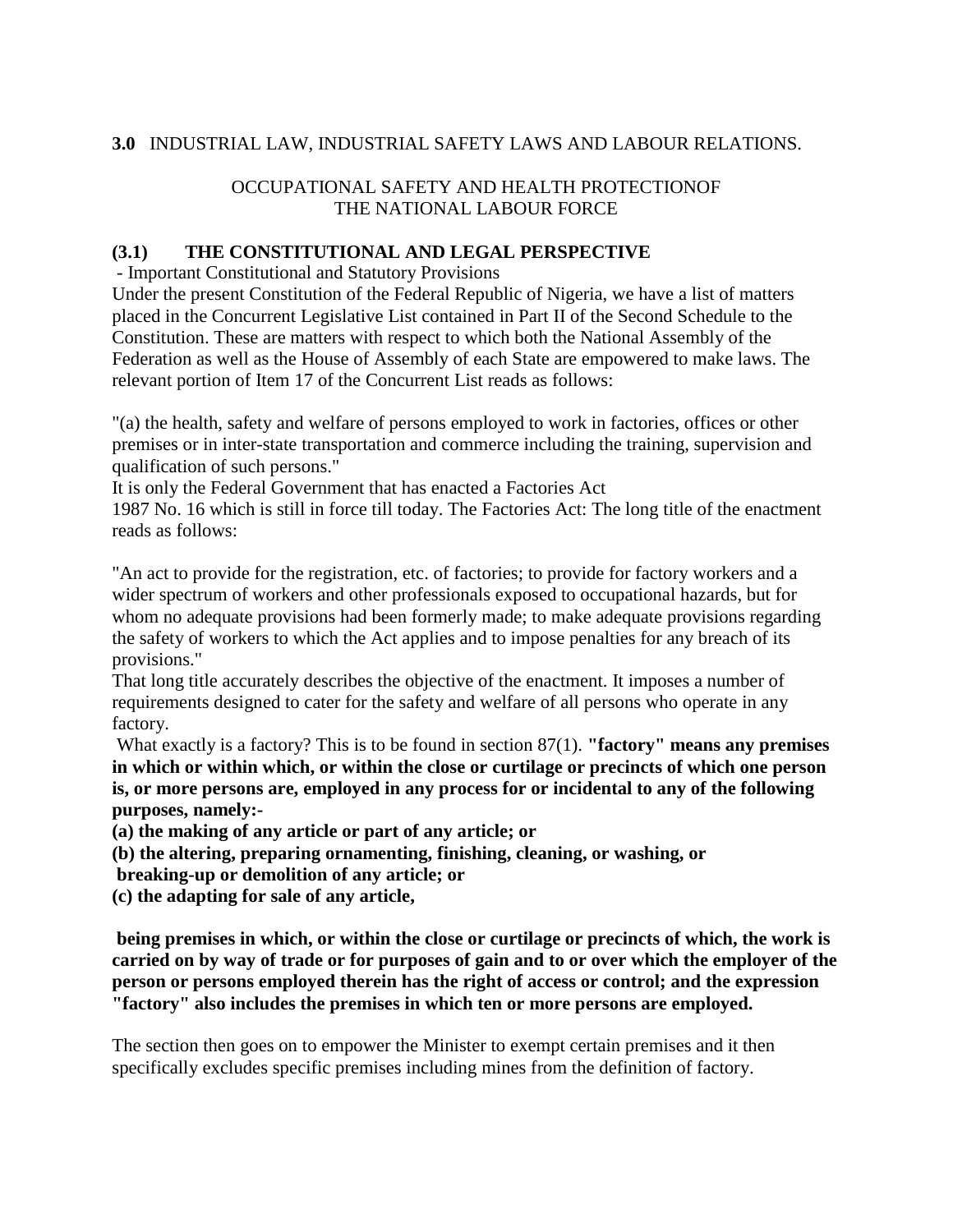A few years ago a case arose in which there was an explosion on an offshore rig. Whilst regulations made under the Petroleum Act clearly control almost all operations in the Oil Industry under the auspices of the Directorate of Petroleum Resources (DPR) the definition of Factory appears wide enough to cover oil rigs and other types of installations in the oil industry. None of the Oil Industry operators seem to be aware of the fact that many of their installations may actually require registration under the Factories Act.

In the building Industry it would appear that it is only in Lagos State that there are Local Government bye-laws that touch on the safety of workmen in this area.

It is clear therefore that one has to cater for the needs of a worker whether that worker is found in an office, a building site, a mine or an oil rig.

### **(3.1.1) Comprehensive Legislation**

Our Factories Act although updated in 1987 is largely modelled on the old colonial statute of the same name. The United Kingdom government had set up a committee in May 1970 under the Chairmanship of LORD ROBENS a former Trade Union Leader to review the provision made for the safety and health of persons in employment ".... consider the changes needed .... and any further steps required to safeguard members of the public from hazards.... and to make recommendations."

In the same year as the Flixborough Disaster (1974) the Health and Safety at Work Act (HASAWA) was passed. This enactment has since been amended, updated and probably provides one of the more comprehensive safety codes for the protection of workers in a common law jurisdiction. English Law has kept pure with the changing industrial, social and political landscape of the 20th century. It will thus be useful to briefly highlight some of the features of their enactment to illustrate a possible way ahead for us. the main features of HASAWA are :

- (1) It seeks to secure not only the health, safety and welfare of all persons at work but other persons who may be at risk as a result of activities at work.
- (2) Employers have to not only provide and maintain plants and systems that are as far as reasonably practicable safe, they have to ensure they have safe methods of handling, storing and transporting materials and also provide adequate induction, training and supervision in those methods.
- (3) Employers have to keep revised a written safety policy statement showing the arrangement and organization of their safety procedures. These rules and procedures must of course be brought to the notice of all employees.
- (4) Employees are also required by law to cooperate in meeting statutory requirements and must not interfere with or misuse materials provided to secure health safety and welfare.
- (5) Employees have safety representatives often from the Unions who are aware of the legal requirements of HASAWA and who help to coordinate cooperation between employer and employees, assess the effectiveness of measures taken and bring to the employer's notice unsafe conditions or practices.
- (6) The Commission set up by HASWA is empowered to make health and safety regulations or codes of practice for most industries. Failure to observe any provision or code of practice may render an employer liable to prosecution.
- (7) Wide ranging powers are given to inspectors to ensure compliance with the Act.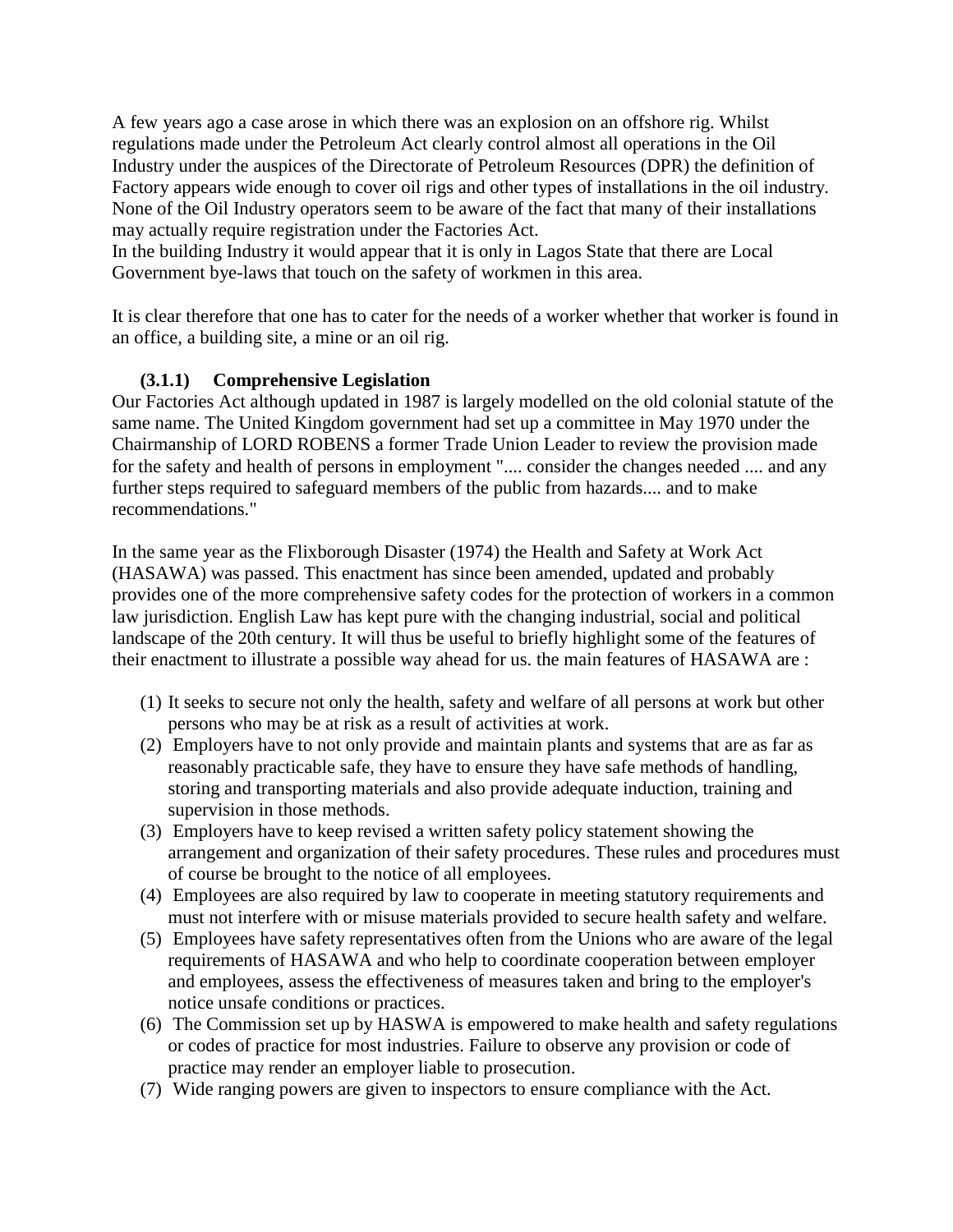Improving and updating regulations is one thing but the time has come when the Ministry has to go further and promote for our own Health and Safety at Work Act. It is hoped that the Ministry in formulating a bill for this purpose will arrange for the active cooperation and participation of the appropriate stage of the relevant committees of the Senate and House of Representatives. This is absolutely necessary having regard to the realities of our constitutional frameworks in Nigeria. In addition it is expedient for the Ministry to have consultations with Labour Organizations and Employers of Labour for the purpose of ascertaining and selecting leaders of thought within these associations for their input into the legislation.

### **3.2 NIGERIAN LABOUR LAW**

### 1. Introduction

Labour law is very well developed in Nigeria; with laws defining the rights and obligations of labour, and regulating most aspects of the relationship between the employer and labour. This article shall examine these laws and seek to distill the mandatory obligations of an employer under Nigerian law.

### 2. **Nigerian Labour Statutes**

The following statutes regulate labour in Nigeria: Labour Act, cap L1, Laws of the Federation of Nigeria (LFN), 2004 Trade Union (Amendment) Act, Cap. T14, LFN, 2004 Trade Disputes Act, Cap. T8, LFN, 2004, National Minimum Wage Act, Cap. N61, LFN, 2004 Employee Compensation Act, Cap. W6, LFN, 2004, Factories Act, Cap. F1, LFN, 2004, National Housing Fund Act, Cap. N45, LFN, 2004 Pension Reform Act of 2004 Employees Housing Scheme (Special Provisions) Act, Cap E8, LFN 2004 Local Content Act of 2010

#### **3.2.1 Minimum Obligations of an Employer under Nigerian Law 1. Obligation to Pay Wages**

The obligation of an employer to pay the wages of an employee is usually the primary basis upon which the latter offers services to the former. The Labour Act in Section 1(a) provides that the wages of a worker shall in all contracts be made payable in legal tender and not otherwise.

Section 7(1) of the Labour Act also provides that an employer shall give to his employee (not later than 3 months after the commencement of employment) a written statement, specifying, among other things, the rate of wages; the method of calculation, the manner of payment and the periodicity of payment. Section

7(6) of the Labour Act discountenances the need for a written statement where this particular has already been specified in a written contract.

Section 15 of the Labour Act provides that wages shall become due and payable at the end of each period for which the contract is expressed to subsist, that is, daily, weekly, or at such other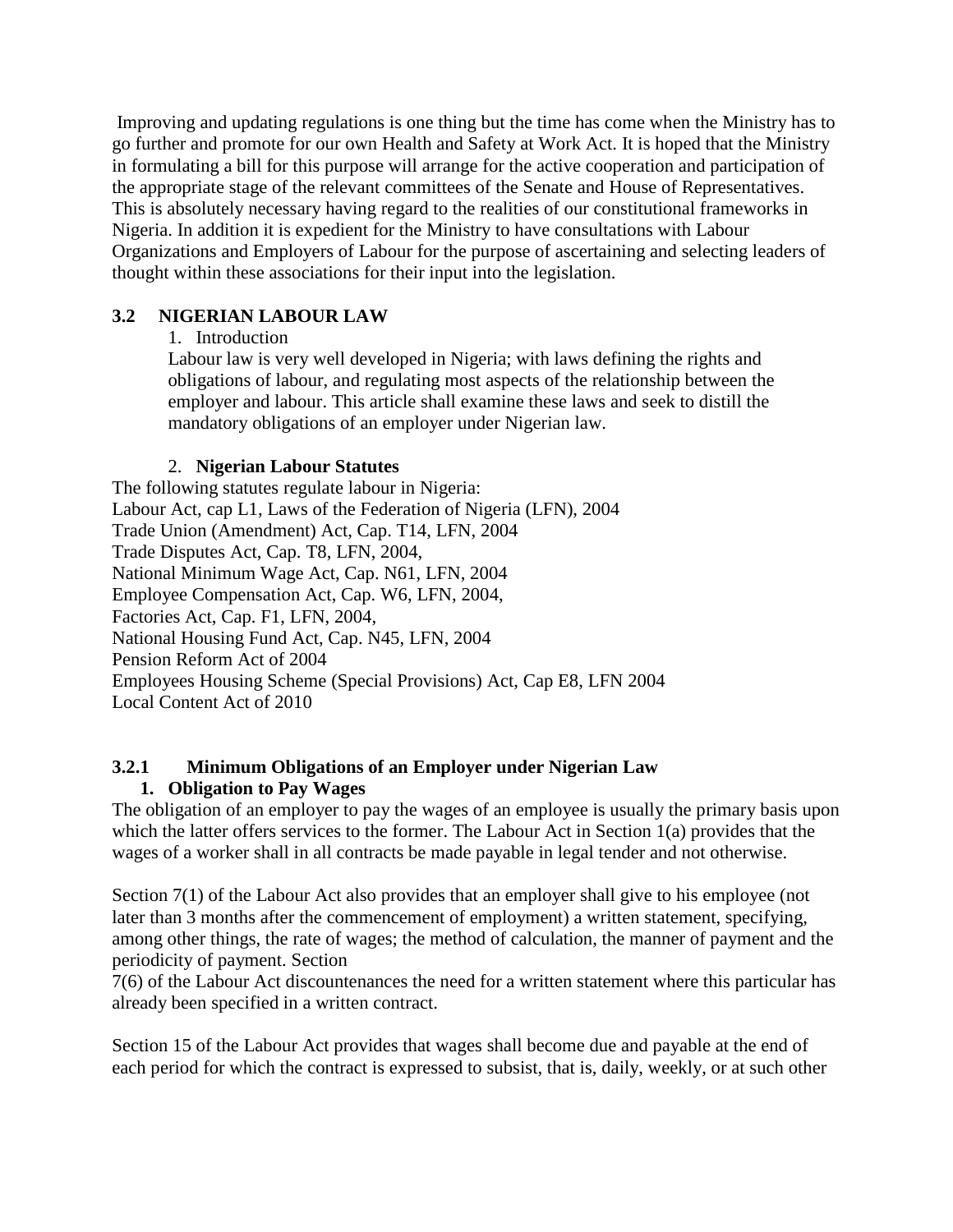period as may be agreed upon; provided that where the period is more than one month, the wages shall become due and payable at intervals not exceeding one month.

The manifest effect of these provisions is to make the payment of wages mandatory for employers under Nigerian law. It is noteworthy the Labour Act does not apply to all categories of Nigerian workers, in particular Section 91 of the Act defines a worker to exclude any persons exercising administrative, executive, technical or professional functions as public officers or otherwise.

Under the National Minimum Wage Act, section 1 and 3 provide that it shall be the duty of every employer to pay a wage not less than the national minimum wage of N 5, 500. 00 per month to every worker under his employ clear of all deductions (except any deductions required by law or deductions in respect of contributions to provident or pension funds or schemes agreed to by the workers). It goes further to make null and void any agreement for the payment of wages less than the national minimum wage.

Note however, that the National Minimum Wage Act exempts the following establishments from the obligation to pay the national minimum wage:

i) An establishment in which less than fifty (50) workers are employed;

ii) An establishment in which workers are employed on a part time basis (part time work is

defined by the Act as "work of a duration of less than forty (40) hours per week");

iii) An establishment at which workers are paid on commission or on piece rate basis;

iv) Workers in seasonal employment;

v) Any person employed in a vessel or aircraft to which the laws regulating merchant shipping or civil aviation apply.

### **2. Obligation to Provide Written Contract Of Employment**

Section 7 (1) of the Labour Act mandates that an employer provide the employee with a written contract of employment specifying the particulars of employment not later than 3 months after the beginning of the employee's period of employment with the employer.

The essential clauses of the employment contract include;

i) The name of the employer or group of employers, and where appropriate, of the undertaking by which the employee is employed;

ii) The name and address of the employee and the place of his engagement;

iii) The nature if the employment;

iv) If the contract is of affixed term, the date when the contract expires;

v) The appropriate period of notice to be given to the party wishing to terminate the contract, due regard being had to section 11 of the Act (section 11 deals with the termination of contracts by notice, and it is later treated in the body of this opinion);

vi) The rates of wages and method of calculation thereof and the manner and periodicity of payment of wages;

vii) Any terms and conditions relating to –

. Hours of work; or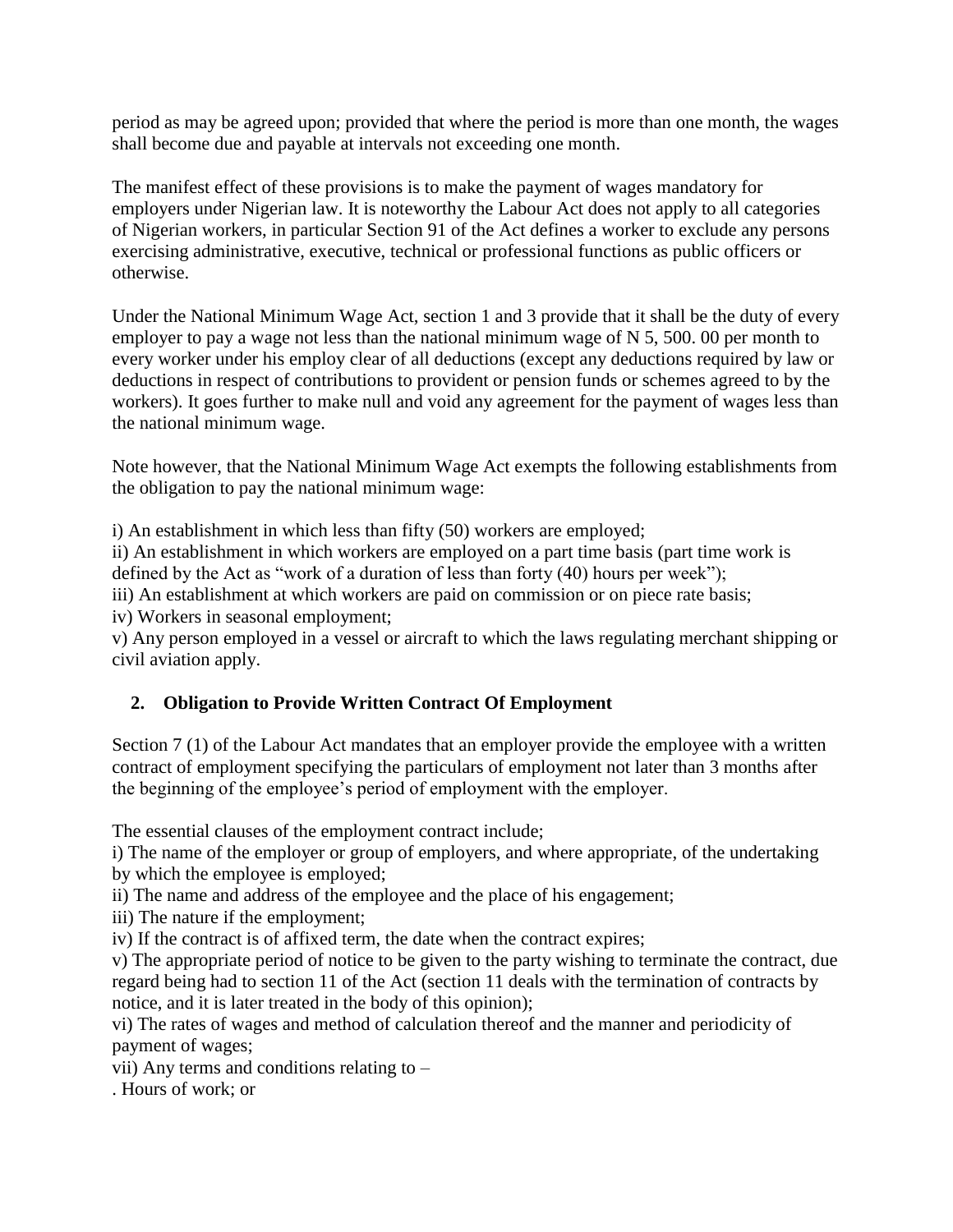. Holidays and holiday pay; or

. Incapacity for work due to sickness or injury, including any provision for sick pay; and viii) Any special conditions of contract.

Section 7(2) further provides that where there is a change in the terms of the written contract of employment, the employer is mandated to inform the employee not later than one month after the said change and a copy of the written contract of employment as altered must be made available to the employee. Where a copy of the written contract of employment cannot be made available to the employee, the employer is mandated to preserve a copy of the written contract and ensure that the employee has opportunities of reading it in course of his employment or that the written contract is made accessible to the employee in some other way.

# **3. Obligation to Conduct Medical Examination of Employees**

Section 8 of the Labour Act provides that every employee who enters into a contract shall be medically examined by a registered medical practitioner at the expense of the employer; but an exemption can be granted from this requirement by an order made by the State Authority (means the Governor or Administrator of a State) where the contract is for employment in agricultural undertakings not employing more than a limited number of workers, or where the employment is in the vicinity of the workers" homes in agricultural work or non – agricultural work which the State Authority is satisfied is not of a dangerous character.

# **4. Termination of Contract of Employment**

The Labour Act provides for the termination of contracts in three (3) ways, namely:

i) By the expiry of the period for which it was made;

ii) By the death of the employee before the expiry of that period;

iii) By notice in accordance with section 11 of the Act, or in any other way in which a contract is legally terminable or held to be terminated.

Section 11 of the Act provides that either party to a contract of employment may terminate the contract on the expiration of notice given by him to the other party of his intention to do so.

Period of Notice to be given for the purposes of this provision are as follow;

i) One day, where the contract has continued for three months or less;

ii) One week, where the contract had continued for more than three months but less than two years;

iii) Two weeks, where the contract has continued for a period of two years but less than five years;

iv) One month, where the contract had continued for five years or more.

It is noted that Section 11(3) provides that any notice for a period exceeding one week shall be in writing. Section 11(5) provides that nothing in the section with regards to Notice shall affect the right of either party to a contract to treat the contract as terminable without notice by reason of such conduct by the other party as would have enabled him to treat it before the making of this Act.

Similarly, subsection 6 of the Act provides that nothing shall prevent either party from waiving his right to notice or from accepting payment in lieu of notice. Note that the Act also provides that all wages payable in money shall be paid on or before the expiry of any period of notice; and in the calculation of a payment in lieu of notice, the Act provides that it is only that part of the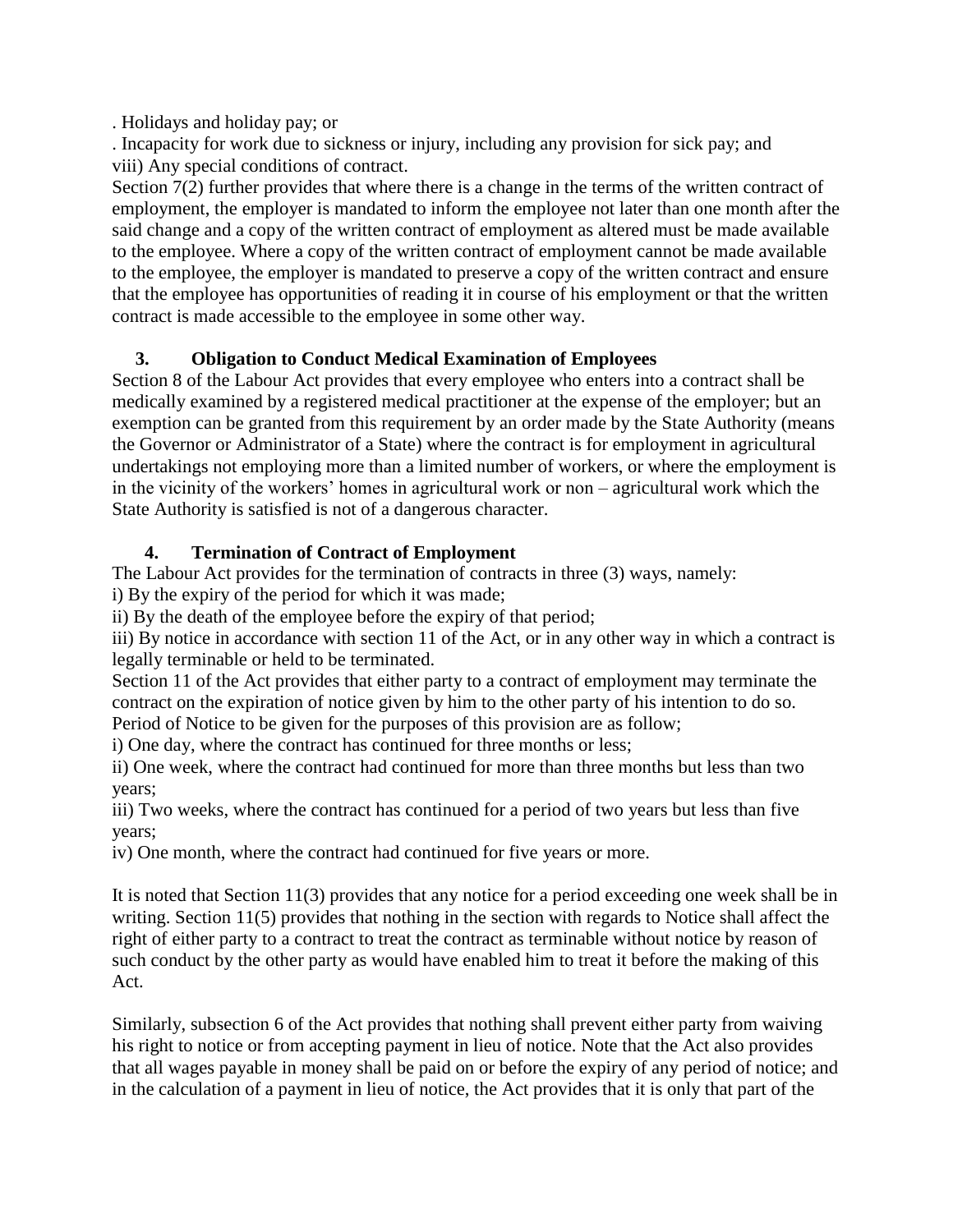wages which a worker receives in money, exclusive of overtime and other allowances that shall be taken into account.

# **5. Obligations with Regards Work Hours**

Section 13 of the Labour Act provides that normal hours of work in any contract of employment shall be those fixed;

i) By mutual agreement;

ii) By collective bargaining within the organisation or industry concerned; or iii) By an industrial wages board (established by or under an enactment providing for the establishment of such boards) where there is no machinery for collective bargaining.

**Overtime** is defined under the Act as hours which an employee is required to work in excess of the normal hours fixed (by mutual agreement, by collective bargaining, or by an industrial wages board). The Act does not state the rate of calculation of overtime pay, but the practice is to calculate on an hourly rate.

Section 13(3) of the Act further provides that where an employee is at work for a period of six (6) hours or more a day, his work shall be interrupted (to the extent which is necessary, having regard to its character and duration and to the working conditions in general) by allowing one or more suitably spaced rest intervals (rest interval is defined to mean an interruption of work of which the length is fixed beforehand and during which the employee is free to dispose of his time and not required to remain at the place of work) of not less than one hour on the aggregate.

This interruption of work stated above, however, may not be possible where unforeseen circumstances render them necessary (unforeseen circumstances are not defined or listed in the Act, this leaves the category of what makes up unforeseen circumstances open ended and capable of manipulation by an employer). Furthermore, where it is found unavoidable in view of the nature of the work and the working conditions in general, time off for a meal at the worksite or in the immediate vicinity may be substituted for the rest interval.

Section 13(7) of the Act provides that in every period of seven (7) days, an employee shall be entitled to one day of rest which shall not be less than 24 consecutive hours. Where any reduction takes place in the weekly rest period as immediately mentioned, the Act provides that;

i) Corresponding time off from work shall be allowed as soon as is possible (and this shall not be later than fourteen (14) days thereafter); or

ii) Wages at overtime rates shall be paid in lieu thereof.

## **6. Obligations with Regards Pregnant Employees**

The Labour Act provides in section 54 that in any public or private industrial or commercial undertaking or in any branch thereof, or in any agricultural undertaking or any branch thereof, a woman: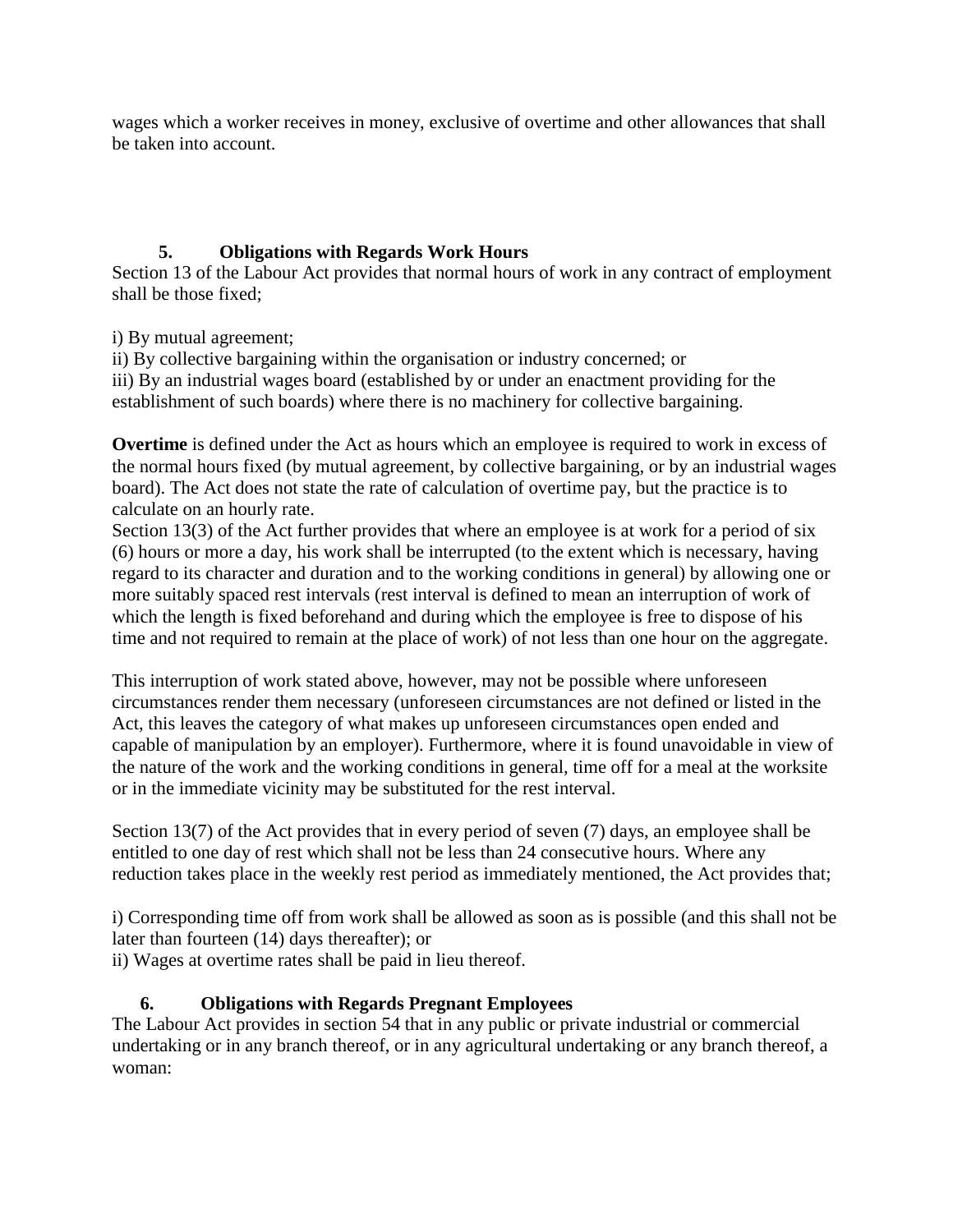i) shall have the right to leave her work if she produces a medical certificate given by a registered medical practitioner stating that her confinement will probably take place within six (6) weeks;

ii) shall not be permitted to work during the six (6) weeks following her confinement;

iii) if she is absent from work pursuant to paragraphs (i) and (ii) above and had been continuously employed by her then employer for a period of six (6) months or more immediately prior to her absence, shall be paid not less than fifty percent (50%) of the wages she would have earned if she had not been absent; and

iv) shall where she is nursing a child, be allowed half an hour (30 minutes) twice a day during her working hours for that purpose.

Furthermore, Section 54(4) provides that, where a woman is absent from work as a result of the six (6) week confinement period or remains absent from her work for a longer period as a result of illness certified by a registered medical practitioner to arise out of her pregnancy or confinement and to render her unfit for work, then, until her absence has exceeded such a period (if any) as may be prescribed, no employer shall give her notice of dismissal during her absence or notice of dismissal expiring during her absence.

# **7. Prohibition of Night Work for Women**

The Labour Act in Section 55 prohibits the employment of women for night work in a public or private industrial undertaking or in any of its branches, or any agricultural undertaking or any of its branches.

The word "Night" for the purposes of this section is defined to mean:

i) with respect to industrial undertakings, a period of at least eleven (11) consecutive hours, including the interval between ten o' clock in the evening and five o' clock in the morning; and ii) with respect to agricultural undertakings, a period of at least nine consecutive hours including the interval between nine o' clock in the evening and four o' clock in the morning.

We note, however, that the prohibition of employment of women for night work does not extend to women employed as nurses in any public or private industrial undertaking or agricultural undertaking, or to women holding responsible positions or management who are not ordinarily engaged in manual labour.

Section 55(5) does provide also that the Minister charged with Labour may by an order exclude from the prohibition of night work for women, women covered by a collective agreement in force which permits night work for women. However, before making any such order, the Minister must satisfy himself that adequate provision exists for the transportation and protection of the women concerned.

# **8. Obligations to Members of Trade Unions**

The phrase "Trade Union" is defined in Section 1 of the Trade Unions (Amendment) Act to mean any combination of workers or employers, whether temporary or permanent, the purpose of which is to regulate the terms and conditions of employment of workers, whether the combination in question would or would not, apart from the Act, be an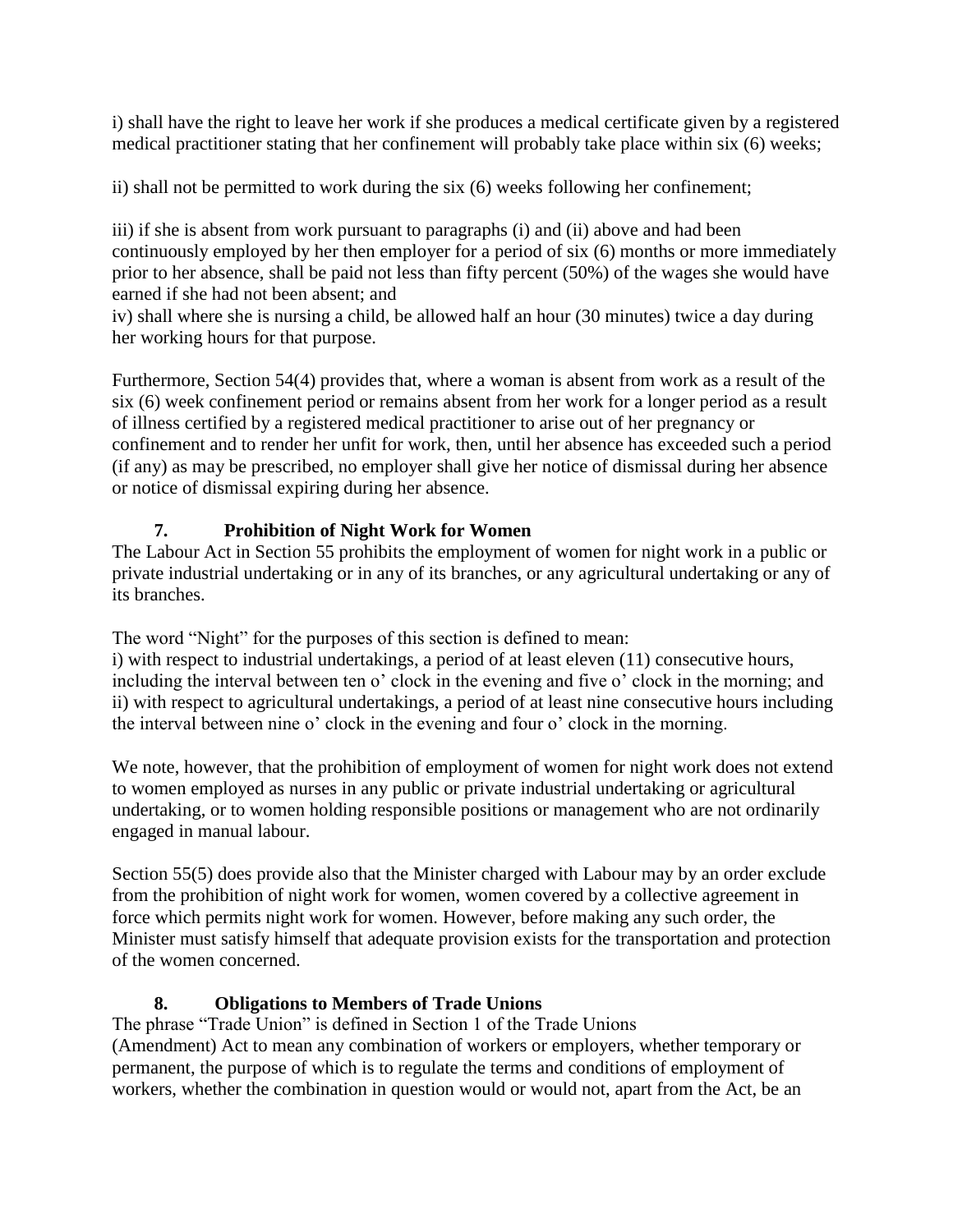unlawful combination by reason of any of its purposes being in restraint of trade and whether its purposes do or do not include the provision of benefits for its members.

Of particular interest in the Trade Unions (Amendment) Act is section 12 (4) of the Act which provides that membership of a trade union by employees shall be voluntary and no employee shall be forced to join any trade union or be victimised for refusing to join or remain a member. This provision of the Trade Unions (Amendment) Act is supported by section 9(6)(a) of the Labour Act which provides that, no contract of employment shall make it a condition that an employee shall or shall not join a trade union or shall or shall not relinquish membership of a trade union.

Furthermore, section 9(6)(b) of the Labour Act provides that no contract of employment shall cause the dismissal of, or otherwise prejudice an employee;

i) By reason of trade union membership; or

ii) Because of trade union activities outside working hours or, with the consent of the employer, within working hours; or

iii) By reason of the fact that he has lost or been deprived of membership of a trade union or has refused or been unable to become, or for any other reason is not, a member of a trade union.

## **9. Obligation to Provide Work**

For employees who fall under the category of workers to whom the Labour Act is applicable, there is a mandatory obligation upon their employer to provide to provide them with work. Section 17 of the Act provides that insofar as the collective agreement does not provide otherwise, the employee has presented himself fit for work and has not broken his contract, he must be given work suitable to his capacity. Where the employee is not provided such work, the employer will still remain under an obligation to pay for the period, except there occurs a supervening emergency (in such cases pay will be limited to the first week only of the period) or if the failure to provide work is a result of suspension arising from disciplinary measures.

For employees who are not under the purview of the Act, it appears that an obligation to provide work may only be deduced from the terms of their contract of employment. In the reported Nigerian case of SPDCN v. Nwaka (2003) 6. Nigerian Weekly Law Reports (NWLR) Pt 815, p.184, where the issue were, inter alia, whether a Nigerian employee of Shell could obtain declarations against the employment of an expatriate into a position which he claimed to be qualified and also whether he could obtain declarations against rendering him redundant ad his ultimate termination.

The Supreme Court held that If the contract of employment stipulates that an employee should be found a job after re-organization, the court will enforce such contractual term but for the court to assume jurisdiction to review the decision of the company to redeploy an employee within its organization in the absence of contractual term to guide it, will not only be an unwarranted interference with the freedom of contract and in the affairs of the company but also an exercise for which the court is ill-suited.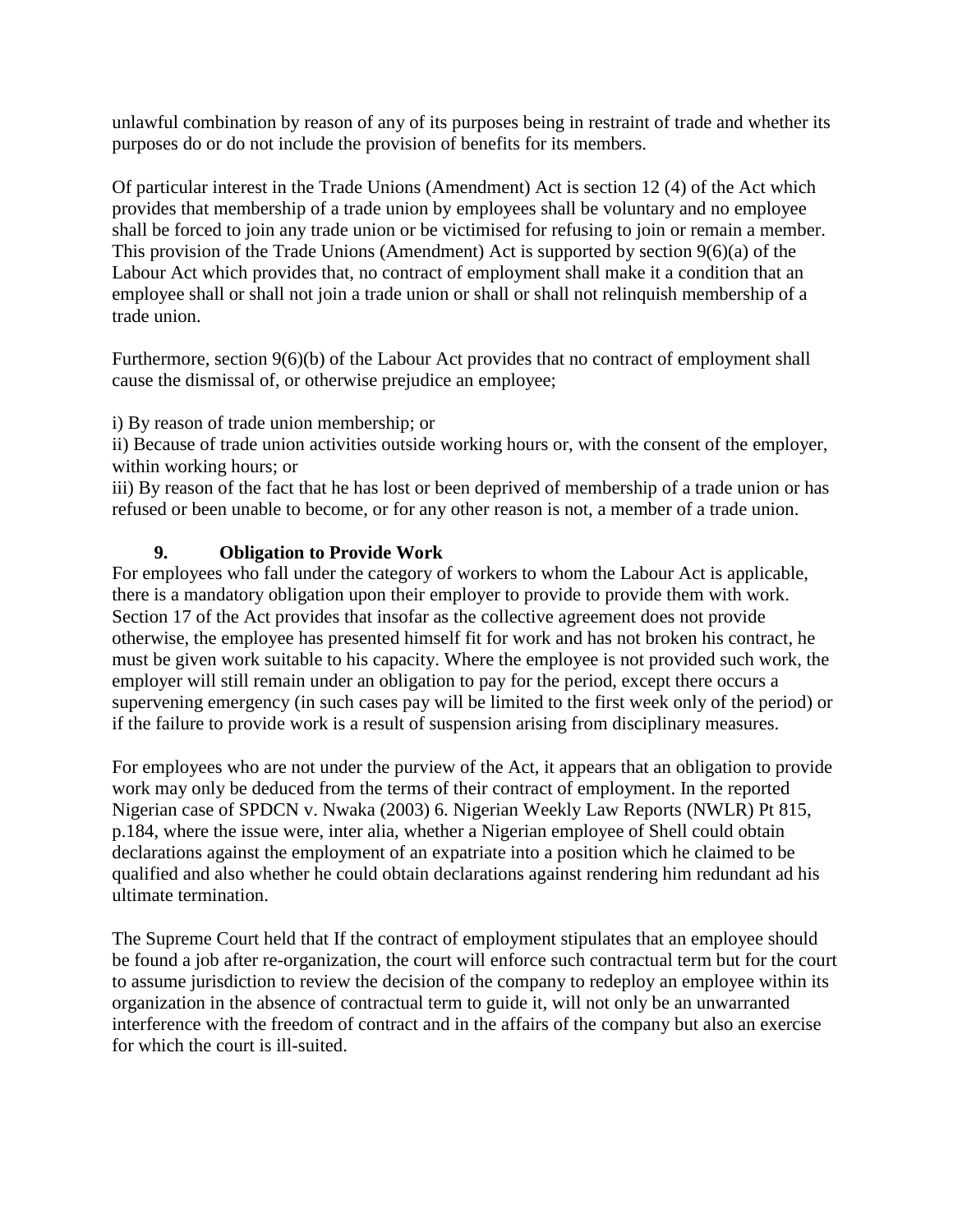### **10. Obligation in cases of Redundancy**

The Labour Act defines redundancy as the involuntary and permanent loss of employment caused by excess manpower. The Act places an obligation upon the employer to inform the workers union of the reason for and anticipated extent of the redundancy; operate the principle of 'last-in' 'first out' (subject to relative merit) and use best efforts to negotiate redundancy payments to employees who are not protected by regulations made under the Act for compulsory redundancy payments.

### **11. Obligation to Provide Safe System of Work**

The Labour Act places a qualified obligation upon an employer to provide a safe system of work i.e. to carry out his operations in a manner that complies with safety regulations. Sections 66 and 67 of the Act provide for the creation of Labour Health Areas and the matters in such areas for which regulations can be made. Labour Health Areas are areas designated as such due to their remoteness from modern amenities like medical facilities; water and communications. The matters for which regulations can be made include the provision of sanitary arrangements; supply of water, food and fuel; medical examination of workers; measures to be taken to check spread of infectious diseases; establishment of proper hospitals and employment of qualified medical personnel.

Similarly, the Factories Act places an obligation upon employers/ owners or occupiers of a factory to ensure the health, safety and welfare of employees within the factory. Thus, it is the duty of the employer to ensure that the provisions of the Factories Act relating to cleanliness, overcrowding, ventilation, lighting, drainage and sanitary conveniences are complied with. Furthermore, the Act makes it the duty of the employer to provide a safe means of access and safe place of employment, sections 47 and 48 of the Act also make it mandatory for factory workers to be provided with protective clothing and appliances, where they are employed in any process involving excessive exposure to wet or to injurious or offensive substance. Similarly, where necessary, suitable gloves, footwear, goggles and head coverings should also be provided and maintained for use by the workers.

There remains however, a common law duty of care that is owed to an employee, which entails, among other things, the provision of a safe system of work. In the Nigerian case of Western Nigeria Trading Co. Ltd v. Busari Ajao (1965) Nigerian Monthly Law Reports (NMLR), a case where the Respondent had lost an eye as a result of an accident that occurred while working as an employee in the Appellant"s workshop. One of the points contention between the parties was whether there existed a burden upon under the under common law to not only provide safety goggles but to ensure that the Respondent actually used the goggles. The court held that under common law a duty of care existed to not only provide the goggles but to ensure that the goggles were used by the Respondent.

## **12. Obligation to Provide Transport in Certain Circumstances**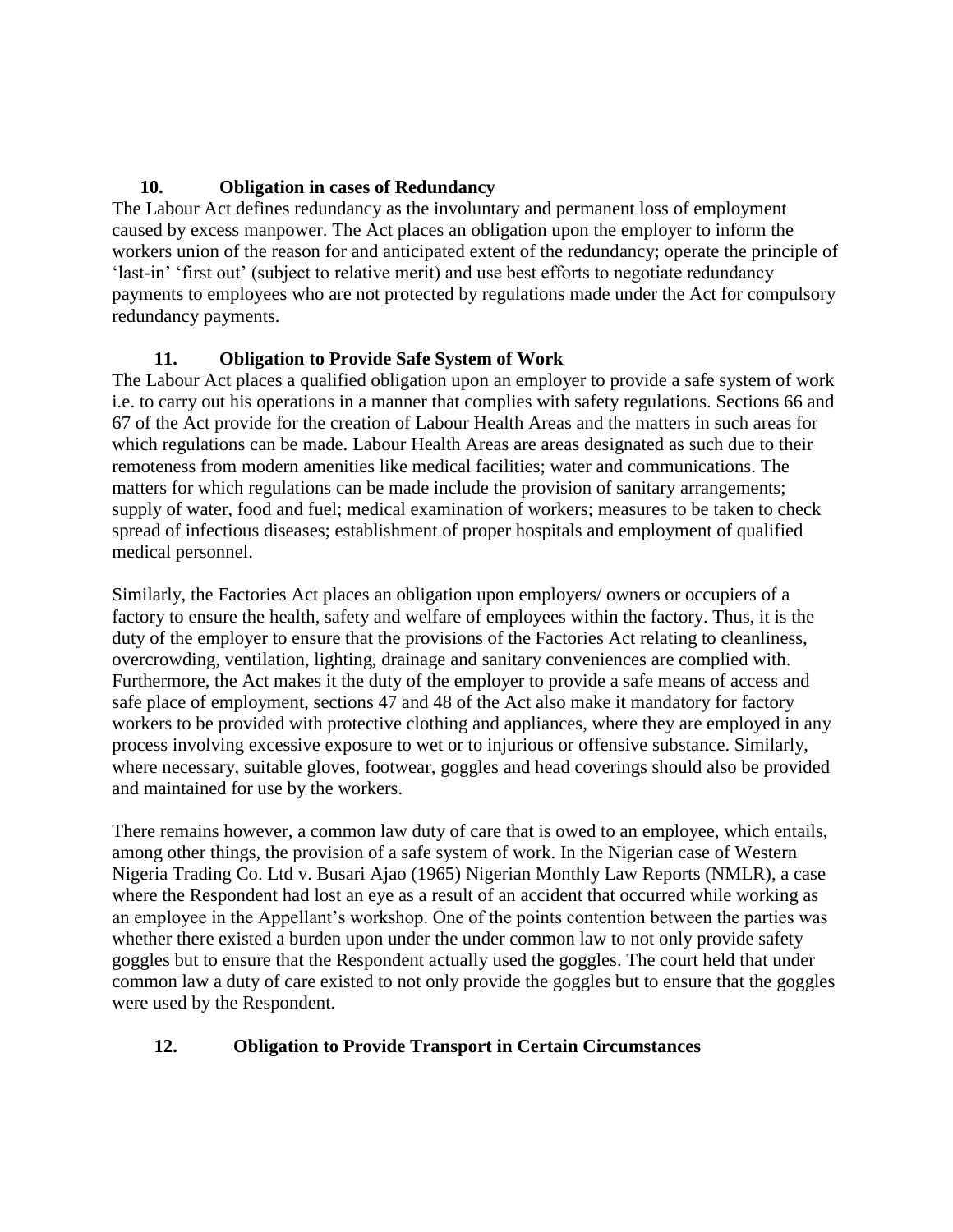Section 14 of the Labour Act provides that where an employee is required to travel sixteen kilometres or more from his normal place of work to another worksite he shall be entitled to free transport or an allowance in lieu thereof.

Where free transport is provided in the form of a vessel or vehicle, it is mandatory of the employer under the Act to ensure that the vessel or vehicle is suitable, is in good sanitary condition and is not overcrowded.

Subsection 5 of section 55 of the Labour Act does provide also that the Minister charged with Labour may by an order exclude from the prohibition of night work for women, women covered by a collective agreement in force which permits night work for women. However, before making any such order, the Minister must satisfy himself that adequate provision exists for the transportation and protection of the women concerned.

## **13. Obligation to Grant Leave with Pay**

The Act provides in Section 18 that every employee shall be entitled after 12 months' continuous service to a holiday of; At least six (6) working days; or In the case of a person under the age of sixteen (16) years (including an apprentice), at least twelve (12) working days.

The same section provides that the above stated holiday period shall be with full pay to the employee. However, an exception to the entitlement to a holiday after 12 month"s continuous service is that such holiday can be deferred to a later date by agreement between the employee and employer provided that the holiday earning period shall not be increased beyond 24 months' continuous service.

Subsection 3 of section 18 of the Act makes it unlawful for an employer to offer or pay wages to an employee in lieu of the holiday period mentioned in section 18 (1) above.

## **14. Obligation to Grant Sick Leave**

The Labour Act in section 16 makes it the obligation of the employer to grant an employee paid sick leave of up to twelve working days in one calendar year where absence from work is caused by a temporary illness certified by a registered medical practitioner. Where, however, the sickness is so serious and so protracted as to frustrate the purpose or objects of for which the employee was engaged, the contract may be discharged, and the employer absolved from further liabilities without prejudice to the earned entitlements before discharge,

In calculating leave pay and sickness benefits, section 19 of the Labour Act provides that only that part of an employee"s wages which he receives in money (excluding overtime and other allowance) shall be taken into consideration.

# **15. Employer's Pension Obligations**

The Pension Reform Act 2004("Pension Act") was enacted for the establishment and attainment of a contributory pension scheme for employees in the Public and Private sector of the Nigerian economy.

The Pension Act in Section 1 provides for the establishment in Nigeria, of a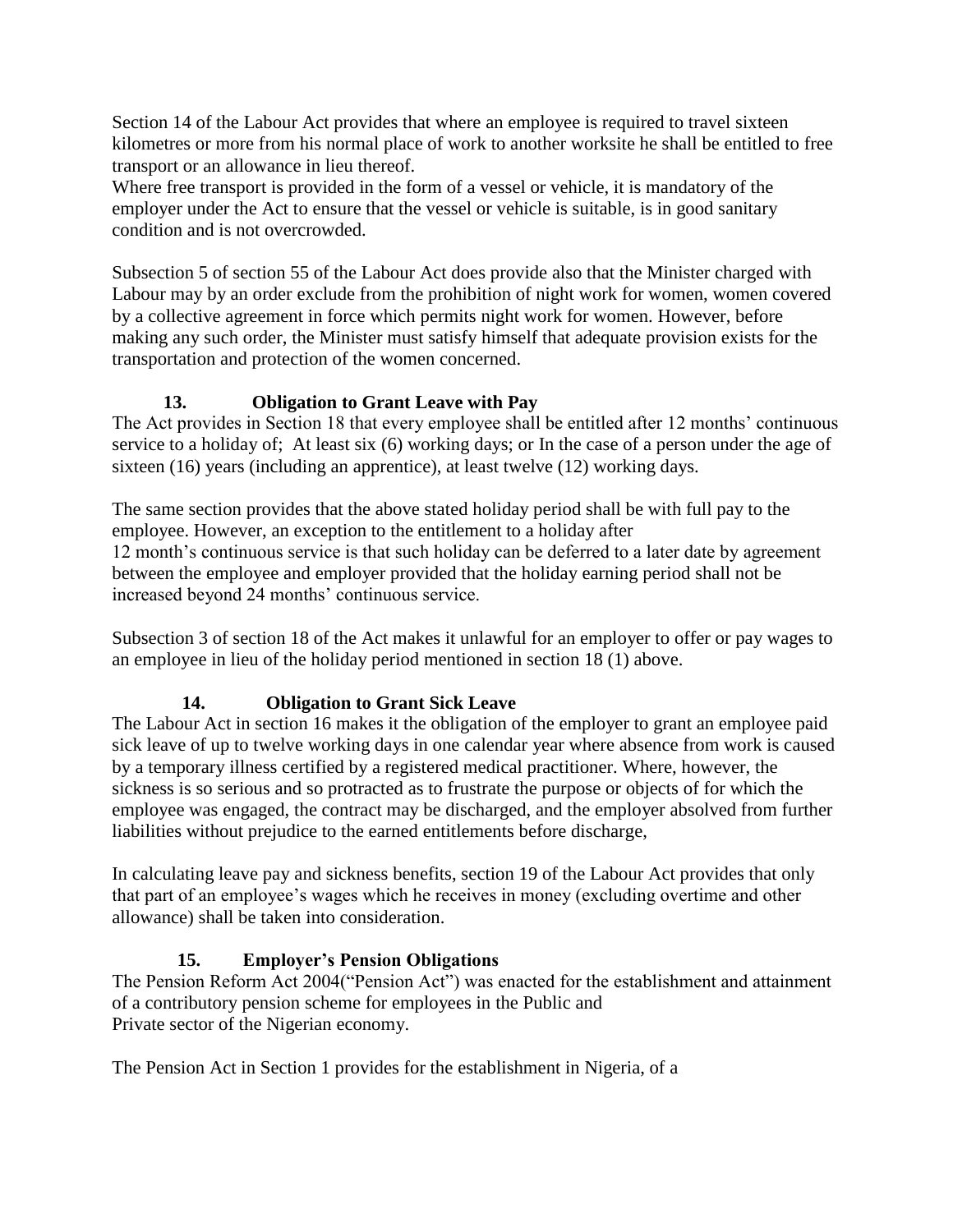Contributory Pension Scheme (the Scheme) for payment of retirement benefits of employees to whom the Scheme applies. The section goes on to provide that the provisions of the Pension Act shall apply to all employees in the Public Service of the Federation and the Private Sector, in the case of the Private Sector, employees who are in employment in an organisation in which there are 5 or more employees. One of the main objectives of the Scheme is to ensure that persons who have worked in either the Public or Private Sector receive their retirement benefits as and when due.

Section 9 of the Pension Act makes provision for the amount of contribution to be made by an employer and employee to the Scheme. It provides that subject o the approval of the National Pension Commission "the Commission" (the body charged with the regulation, administration and supervision of the Scheme established under the Pension Act), the contribution for an employee shall be made relating to his monthly emoluments, for a private employer in the following manner;

- i) A minimum of seven and a half percent by the employer, and
- ii) A minimum of seven and a half percent by the employee.

Section 9(2) goes further to state that notwithstanding the fact of the above rate of contribution, an employer may agree or elect to bear the full burden of the Scheme provided that in such case, the employer's contribution shall not be less than 15% of the monthly emoluments of the employer.

Section 11 of the Pension Act provides that for the purpose of the Scheme, every employee shall maintain an account (to be known as the retirement savings account) in his name with any pension fund administrator of his choice.

Subsection 3 of section 11 mandates the employee to notify his employer of the pension fund administrator chosen and the identity of the retirement savings account opened.

The employer is mandated under the Pension Act by virtue of Section 11 (5) to deduct at source, the monthly contribution of the employee in his employment.

Such deduction (which comprises the employee's contribution) should not later than seven (7) working days from the day the employee is paid his salary, be remitted along with the employer's contribution to the custodian specified by the pension fund administrator chosen by the employee.

Any employer who fails to remit the contributions within the seven (7) days specified in the Pension Act shall, in addition to making the remittance already due, be liable to a penalty to be stipulated by the Commission provided that the penalty shall not be less than 2% of the total contribution that remains unpaid for each month or part of each month that the default continues and the amount of the penalty shall be recoverable as a debt owing to the employees retirement savings account as the case may be.

Section 9 (3) of the Pension Act makes it mandatory for an employer to maintain a life insurance policy in favour of the employee for a minimum of three (3) times the annual total emolument of the employee. Thus section 5 (1) of the pension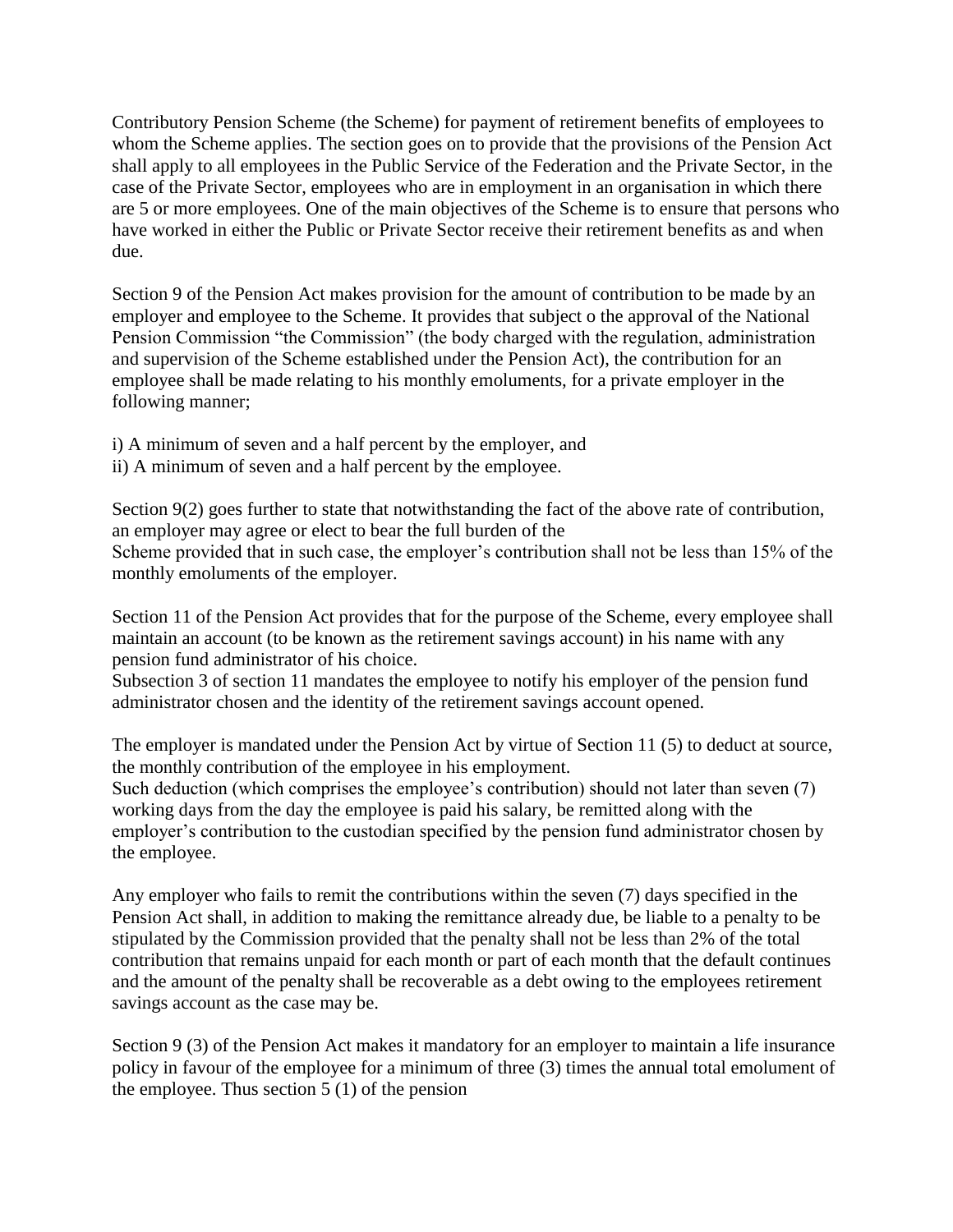Act provides that where an employee dies, his entitlements under the life insurance policy shall be paid into his retirement savings account.

Where the above is the case, it is the duty of the pension fund administrator to apply the money paid into the retirement savings account in favour of the beneficiary under a will or the spouse and children of the deceased or in the absence of a wife and child, to the recorded next-of-kin or any person designated by the deceased employee during his life time or in the absence of such designation, to any person appointed by the Probate Registry as the administrator of the estate of the deceased.

# **16. Employer's Housing Obligations**

There is established by the National Housing Fund Act ("the Housing Act") a fund known as the National Housing Fund (the Fund) for the purpose of facilitating the mobilisation of the funds for the provision of houses for Nigerians at affordable prices.

Under the Housing Act, section 4 provides that Nigerian workers earning an income of N3, 000 and above per annum in both the public and private sectors of the economy shall contribute 2.5% of their basic monthly salary to the Fund.

Section 9 of the Act makes it the duty of employers who have employees earning a basic salary of N3, 000 and above per annum to deduct 2.5% of the monthly salary of that employee as the employee"s contribution to the Fund. The amount deducted shall then be remitted to the Federal Mortgage Bank of Nigeria within one month of the deduction.

Section 20 of the Act makes it an offence for any employer who fails to make deductions from the basic salaries of his employees or deducts such sum of money from the basic salaries of his employees but fails to remit same to the

Federal Mortgage Bank of Nigeria. Anyone found guilty of the offence is liable on conviction, in the case of;

i) A body corporate to a fine of N 50, 000; and

ii) An individual who is a staff in the employment of an employer and who is authorised to make deduction or payment to the Bank (Federal Mortgage

Bank) to a fine of N 20, 000 or imprisonment for a term of five years or to both such fine and imprisonment.

Also the Employees Housing Schemes (Special Provisions) Act ("Employees Housing Act") was passed in order to make it obligatory for every employer of labour so designated by an order of the Minister charged with the welfare of Labour, to establish, execute and maintain a housing scheme for its employees in every state or part thereof where its establishment is not less than 500 employees.

Section 1 of the Act provides that every designated employer (whether corporate or unincorporated) shall not later than six (6) months after the requisite order is made submit for the consideration of the Minister, proposals for the establishment of a housing scheme for his employees in respect of each state in the federation.